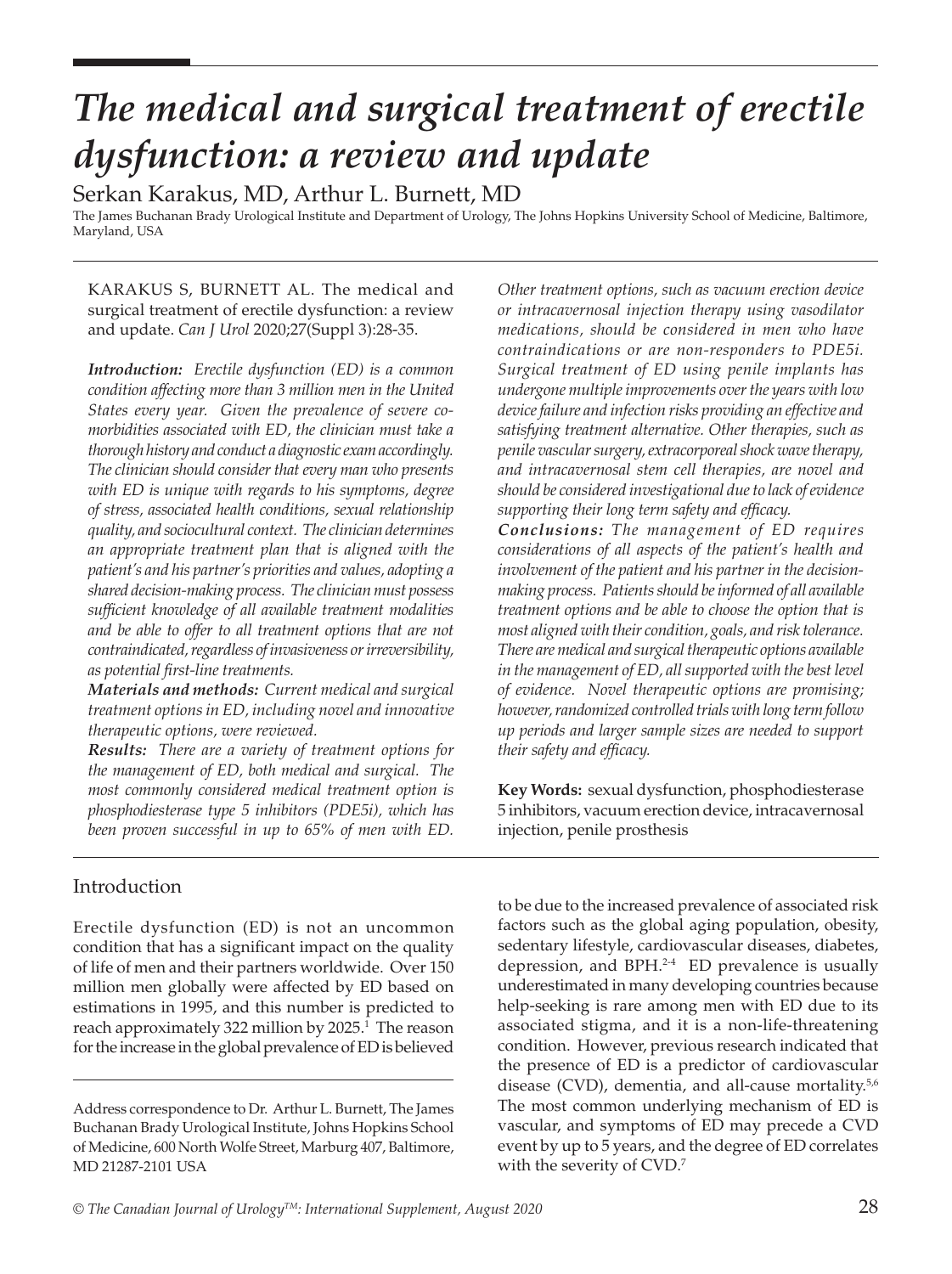Given the high prevalence of ED and the high number of severe co-morbidities associated with it, the clinician must be able to conduct a valid diagnostic exam and offer available treatment options to patients. A guideline has been published by the American Urological Association (AUA) last updated in 2018 to provide a clinical strategy for the clinicians in the diagnosis and management of ED.8 Based on the AUA guideline for ED, men presenting with symptoms of ED should undergo a complete history and physical examination. Validated questionnaires such as the International Index of Erectile Function (IIEF), Erection Hardness Scale (EHS), and Sexual Health Inventory for Men (SHIM) are recommended to assess the severity of ED, to measure treatment effectiveness, and to guide future management. However, none of these questionnaires is valid for sexually inactive men. Laboratory tests such as fasting blood glucose, lipid profile, urinalysis, complete blood count, TSH, and serum testosterone can be done at the initial visit if the patient has an underlying condition.

Using the shared decision-making process as a cornerstone for care, all patients along with their partners, if possible, should be informed of all treatment modalities that are not contraindicated, regardless of invasiveness or irreversibility, as potential first-line treatments. For each treatment option, the clinician should ensure that the man and his partner have a full understanding of the benefits and risks/ burdens associated with that choice. Additionally, the clinician needs to be aware of the health literacy of the patient, as well as social, cultural, religious factors.

Every man who presents with ED is unique based on his symptoms, degree of stress, associated health conditions, relationship quality, and sociocultural context. All treatment options that are not medically contraindicated should be considered; however, the clinician evaluating all these issues should determine an appropriate treatment that is aligned with the man and his partner's priorities and values. Additionally, ED occurs in a complex psychosocial context related to masculinity and sexuality. The patient should be strongly advised to receive psychotherapy or psychosexual counseling to promote treatment adherence, reduce performance anxiety, and integrate treatments into a sexual relationship.

This current article aims to conduct a review of current medical and surgical treatment options, as well as novel and innovative therapeutic options in ED.

# Current treatment modalities for ED

ED has been significantly associated with general health status. Lifestyle modifications such as weight loss,

physical exercise, a healthy diet, smoking cessation, and reducing alcohol intake should be discussed with any man with ED. Lifestyle modifications show their effect via amelioration of endothelial dysfunction by inducing NO production, decrease in oxidative stress, reduced insulin resistance and lowering inflammatory state associated with metabolic diseases.<sup>9</sup>

In addition to lifestyle modifications, the AUA guideline acknowledges noninvasive and invasive treatment options, including oral phosphodiesterase type 5 inhibitors (PDE5i), vacuum erection devices (VED), intracavernosal injections (ICI), intraurethral suppositories, and penile prostheses for ED. PDE5i are usually suggested by clinicians as first-line therapy due to their clinical efficacies and safety profiles. However, any of these treatment options can be chosen as firstline therapy by patients.

Additional testing and specialist referral are typically options reserved for cases where initial treatments failed. Other indications for specialist referral include: (1) younger patients with a history of pelvic or perineal trauma, (2) patients with significant penile deformity, (3) complicated endocrinopathies, (4) complicated psychiatric or psychosexual disorders, (5) need for vascular or neurosurgical intervention, and (6) medicolegal reasons.

Novel approaches to treat ED, including but not limited to extracorporeal shock wave therapy (ESWT), penile vascular surgeries, stem cell therapies (SCT), and platelet-rich plasma (PRP), have shown promising initial results and may become more commonly suggested by clinicians for ED treatment.

#### Oral PDE5i

Oral PDE5i, including sildenafil, tadalafil, vardenafil, and avanafil, have been preferred as first-line therapy by clinicians due to their clinical efficacies and safety profiles. Up to 65 % of men who are taking PDE5i show a good response after initial treatment.<sup>10,11</sup> However, the underlying pathophysiology of ED, such as post radical prostatectomy or radiation, and co-morbidities such as diabetes can decrease the success rate of PDE5i.<sup>12-15</sup>

Nitric oxide (NO) increases the cGMP levels in corpus cavernosum smooth muscle cells following reflexogenic or psychogenic stimulation resulting in penile erection by smooth muscle relaxation. PDE5i prevent cGMP degradation by inhibiting the PDE5 enzyme and keeping cGMP levels high.<sup>16</sup> It is important to highlight that PDE5i are not effective without the induction of penile erection via NO release. PDE5i do not work sufficiently in diabetic neuropathy or cavernous nerve damage from pelvic surgeries, such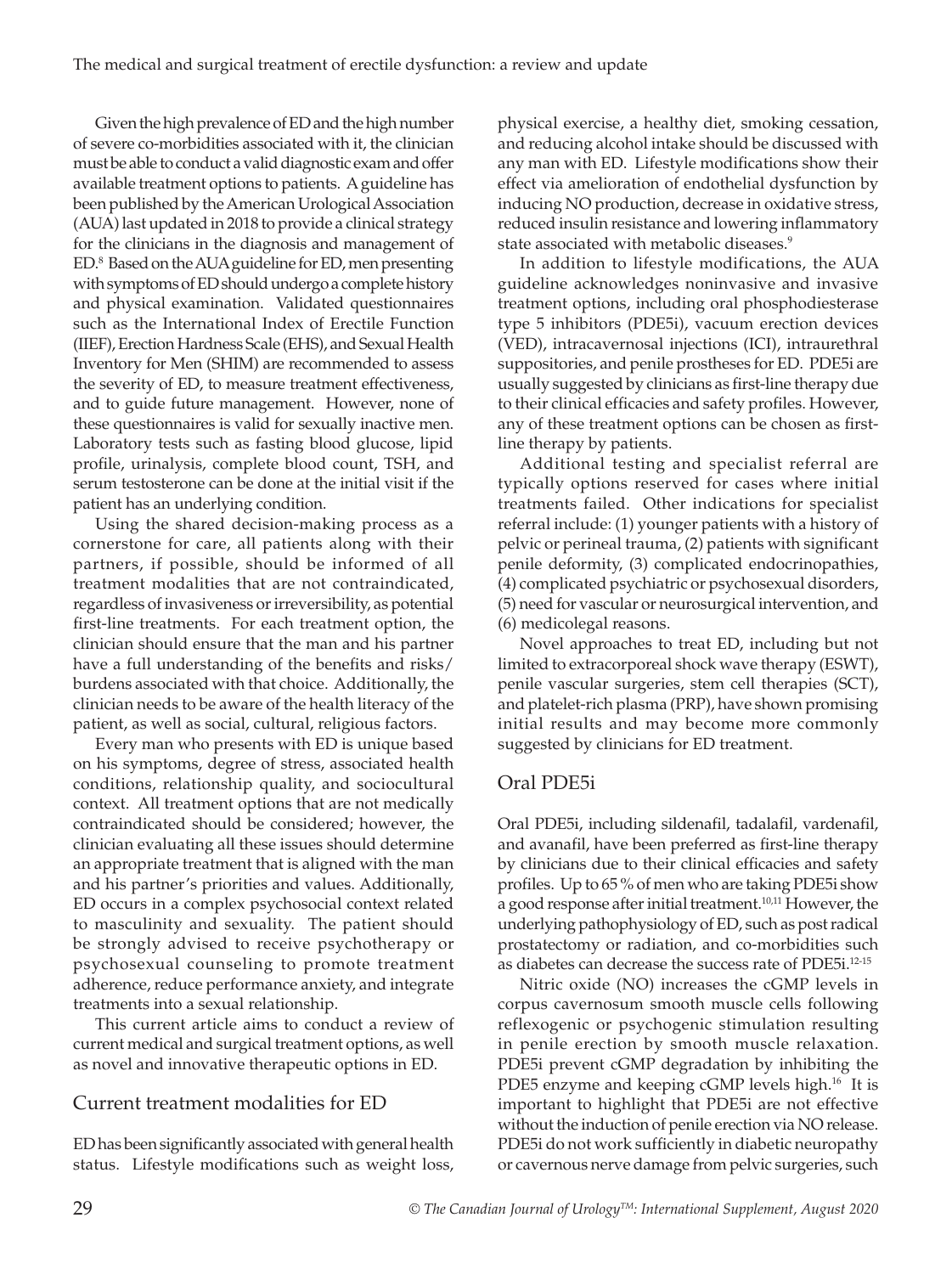as radical prostatectomy or other pelvic surgeries, due to lack of neuronal NO release.

PDE5i are contraindicated in patients who are using nitrates due to leading potentially serious fall in systemic blood pressure. There is a possible drug-drug interaction between PDE5i and anti-hypertensive agents such as alpha-blockers or potent CYP3A inhibitors such as azole antifungals, antiretroviral protease inhibitors, macrolide antibiotics, and anti-depressants.<sup>17</sup> The lowest possible starting dose should be prescribed, and the dosage should be titrated by close monitoring.<sup>18</sup>

Although PDE5i possess different biochemical and pharmacologic properties, all have similar efficacy in the general ED population. Sildenafil and vardenafil are similar with regards to the duration of action being up to 10-12 hours, with a peak absorption of 30-60 minutes. A high-fat meal decreases their efficacies, and the medication should be taken 1 hour before eating or 2 hours after eating to maximize absorption. Avanafil is absorbed in 15-30 minutes with a duration of action for up to 6 hours. The half-life of tadalafil is longer (17 hours), and its duration of action is up to about 24-36 hours with a longer onset of action of 60-120 minutes. Additionally, both avanafil and tadalafil are not affected by food intake. Tadalafil is the only oral medication approved by the U.S. Food and Drug Administration (FDA) to be used daily to treat ED, as well as to treat lower urinary tract symptoms in benign prostatic hyperplasia.

Dose titration of PDE5i is a key step to providing optimal efficacy while minimizing adverse effects. The man and his partner should be counseled with administration of an initial treatment dose, which may need to be decreased to alleviate unacceptable adverse effects or increased due to inadequate response. The variations in dose-response effects across PDE5i medications are small, non-linear, and generally not clinically significant. However, a clinical trial comparing dose-response effects of sildenafil 10, 25, and 50 mg reported variations on hardness, frequency and duration of erections, and frequency of sexual intercourse. Still, none of these alternative dosages altered the number of attempts at intercourse.<sup>19</sup>

When initiating treatment with PDE5i, the dosage can be chosen at mid-range; however, clinicians may consider initiating therapy at a higher dose for more severe ED when it is due to diabetes, radiation, or prostatectomy. On another note, penile rehabilitation with PDE5i remains unproven, and the early use of PDE5i following radical prostatectomy may not improve spontaneous unassisted erectile function.

If the patient shows symptoms and signs of testosterone deficiency with low total testosterone levels (< 300 ng/dL), PDE5i treatment for ED may require

combination therapy with testosterone to improve its effectiveness. $20,21$  Testosterone therapy is not sufficient for ED as a monotherapy; however, the restoration of testosterone levels likely supports the maximum efficacy of other ED treatment options.<sup>22</sup> Most adverse effects associated with the use of PDE5i are mild to moderate, including dyspepsia, headache, flushing, back pain, nasal congestion, myalgia, visual disturbance, and dizziness.

#### Vacuum erection device

The VED is a mechanical device that is placed over the penis to generate a negative pressure to pull blood into the penis and cause an erection. A rubberized band is then placed around the base of the penis to maintain the erection during sexual intercourse. The device cost is low, and it is effective in men with ED associated with diabetes, spinal cord injury, post-prostatectomy, and other conditions. The satisfaction rate was reported up to 90%. However, the discontinuation rate was up to 30% due to pain and temporary changes to penile sensation due to the rubberized band, ejaculation problems, and bruising if the device is over pressurized.<sup>23-26</sup> Additionally, its use may be difficult for patients with insufficient dexterity or a large amount of lower abdominal fat and buried penis.

### Intraurethral alprostadil

Alprostadil is an exogenous form of prostaglandin E1 (PGE1). Alprostadil, in the form of a urethral suppository, is delivered into the corpus cavernosum by direct diffusion or via collateral vessels. As a result, intracellular levels of cyclic AMP increase in corpus cavernosum smooth muscle cells, leading to penile erection. This route of administration is less invasive but less effective than ICI. However, it may be a good option for patients who do not prefer injection methods or cannot use oral medication due to contraindications.<sup>27</sup> A test dose of medication should be administered in the clinic with patient to monitoring for hypotension and other possible adverse events such as penile pain and urethral burning. Additionally, instructions on the use of the urethral suppository can be given to the patient while titrating medication dose in the office.

#### Intracavernosal injection

A medication can directly be injected into the corpus cavernosum from the lateral base of the penis. Other injection sites are not preferable to avoid injecting the urethra in the ventral side and neurovascular bundle at the dorsal side. Papaverine, PGE1, and phentolamine are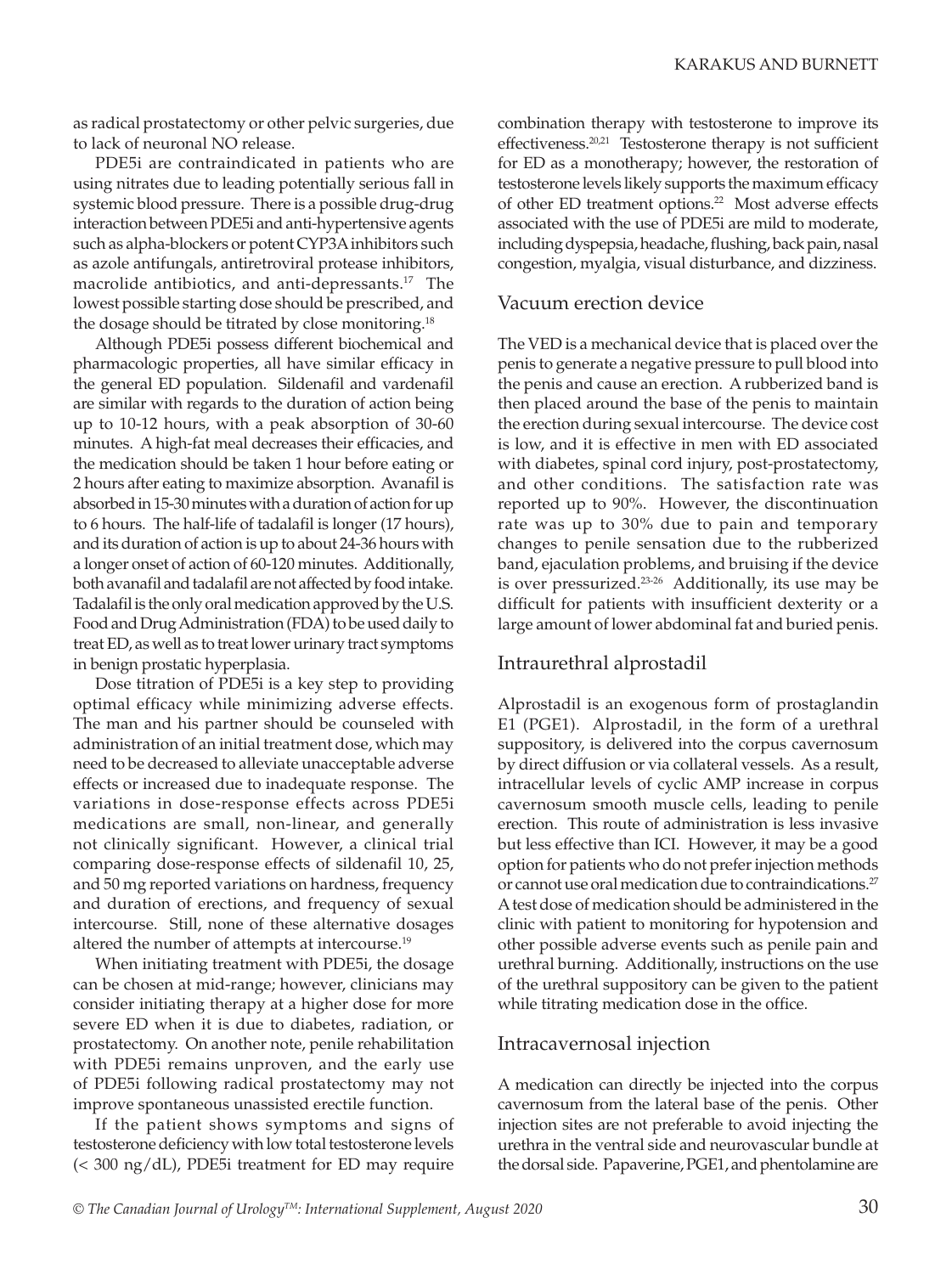commonly used injectable agents administered either as monotherapy or combination therapy in clinical practice. ICI is an alternative treatment for oral ED therapy with better satisfaction rates up to 94% and minimal systemic side effects.<sup>27,28</sup> However, ICI therapy presents some barriers for patients or partners. Its administration is more challenging compared to other options. Also, it causes more anxiety due to the fear of injecting the penis. The first dose should be administrated in the clinic to determine the optimal dosage to achieve a good erection that does not last longer than 1 hour. Additionally, a man and his partner may feel more confident with the method and facilitate adherence to the treatment after a self-injection training session.

The most commonly used medication for ICI is PGE1, also known as alprostadil, which is the only FDA approved medication to be used for ICI. The overall satisfaction rate of alprostadil monotherapy for ICI approximates 80% with dose titration from 1.25 to 20  $\mu$ g.<sup>29</sup> Combination therapies are also recommended by clinical guidelines as an alternative to monotherapy to achieve higher efficacy and a more favorable side-effect profile by using lower dosages of each agent. Alprostadil can be combined with papaverine and phentolamine and called "tri-mix." When two medications are combined, it is called "bimix." A combination of papaverine and phentolamine is widely used as a bi-mix for injection even though it is not FDA approved for ICI in ED treatment. Papaverine is a nonspecific phosphodiesterase inhibitor and increases intracellular levels of both cAMP and cGMP. Phentolamine is an alpha-adrenergic receptor blocker and reduces sympathetic tone in the penis, thereby opposing vasoconstriction. Papaverine was the first medication discovered to be used for ICI. However, it is rarely used as monotherapy due to lower overall efficacy and higher AEs such as corporal fibrosis, high potential of priapism, and liver toxicity. Phentolamine also shows limited efficacy as a monotherapy. It is usually combined either with alprostadil or papaverine. Bi-mix utilizes the synergistic actions of cAMP elevation by alprostadil  $(20 \mu g/mL)$  with phosphodiesterase inhibition by papaverine (30 mg/ mL) or alpha-adrenergic blockage by phentolamine  $(0.5 \text{ mg/mL})$ , resulting in a response rate of 68.5%.<sup>30</sup> In combination with three mediations called trimix, and its overall success rate reported 72.6%.<sup>31</sup> Concentrations of each component vary widely in the literature, but ratios of 12-30 mg papaverine: 10-20 μg alprostadil:1 mg phentolamine are common.8

Patients should be counseled regarding the potential AEs of ICI therapy. The most serious AE is priapism. Several studies reported a mean rate

of 6.3% for prolonged or painful erections and 1.8% for priapism using alprostadil, 8.9% for prolonged or painful erections and 5.5% for priapism using bimix (papaverine and phentolamine), and 2.8% for prolonged or painful erections and 3.1% for priapism using tri-mix.8 Penile and genital pain is one of the common AEs with bruising. The highest rates of pain have been reported in patients who were using either alprostadil or papaverine as a monotherapy. Additionally, penile fibrosis, plaques, and penile deformities have been reported with the use of ICI. Clinical guidelines suggested that clinicians should document the preexistence of any of these conditions before initiating ICI. Regular patient follow ups are essential for assessing the progression or onset of these conditions.

The contraindications of the use of ICIs include Peyronie's disease, a history of recurrent priapism, and bleeding disorders.

### Penile prosthesis implantation

The penile prosthesis is a surgically implanted device that has been used for ED treatment over the last 40 years. The device has undergone multiple improvements over the years to minimize device failure and infection risk and optimize device function to maximize the patient's and his partner's satisfaction. There are a variety of forms of penile prostheses, including malleable and inflatable devices. The malleable device contains two semi-rigid cylinders that are implanted into the penile corpora. It is an ideal option for patients who are physically handicapped with poor hand dexterity. While malleable device has poor concealment, it has lower mechanical failure rates due to its minimal components.32 There are two types of implantable penile prosthesis (IPP) that consist of either two or three pieces. The two-piece IPP can provide full rigidity. However, the cylinders prefill with fluid due obviating the need for a reservoir, which achieves some degree of tumescence. It can be a good option for patients with the hostile pelvis. The three-piece inflatable penile prosthesis device consists of two fluid-filled cylinders that are implanted into the penile corpora, along with a pump that is placed in the scrotum and a fluid reservoir that is situated in the abdomen. It is considered a better option than the malleable prosthesis producing better penile rigidity and more flaccidity that closely replicates normal erection. The patient satisfaction rates of IPP are 86% that is higher than oral medication or ICI [guideline]. The 5 and 10 year overall survivals of modern prosthetics are estimated to be 90.4% and 86.6%, respectively.33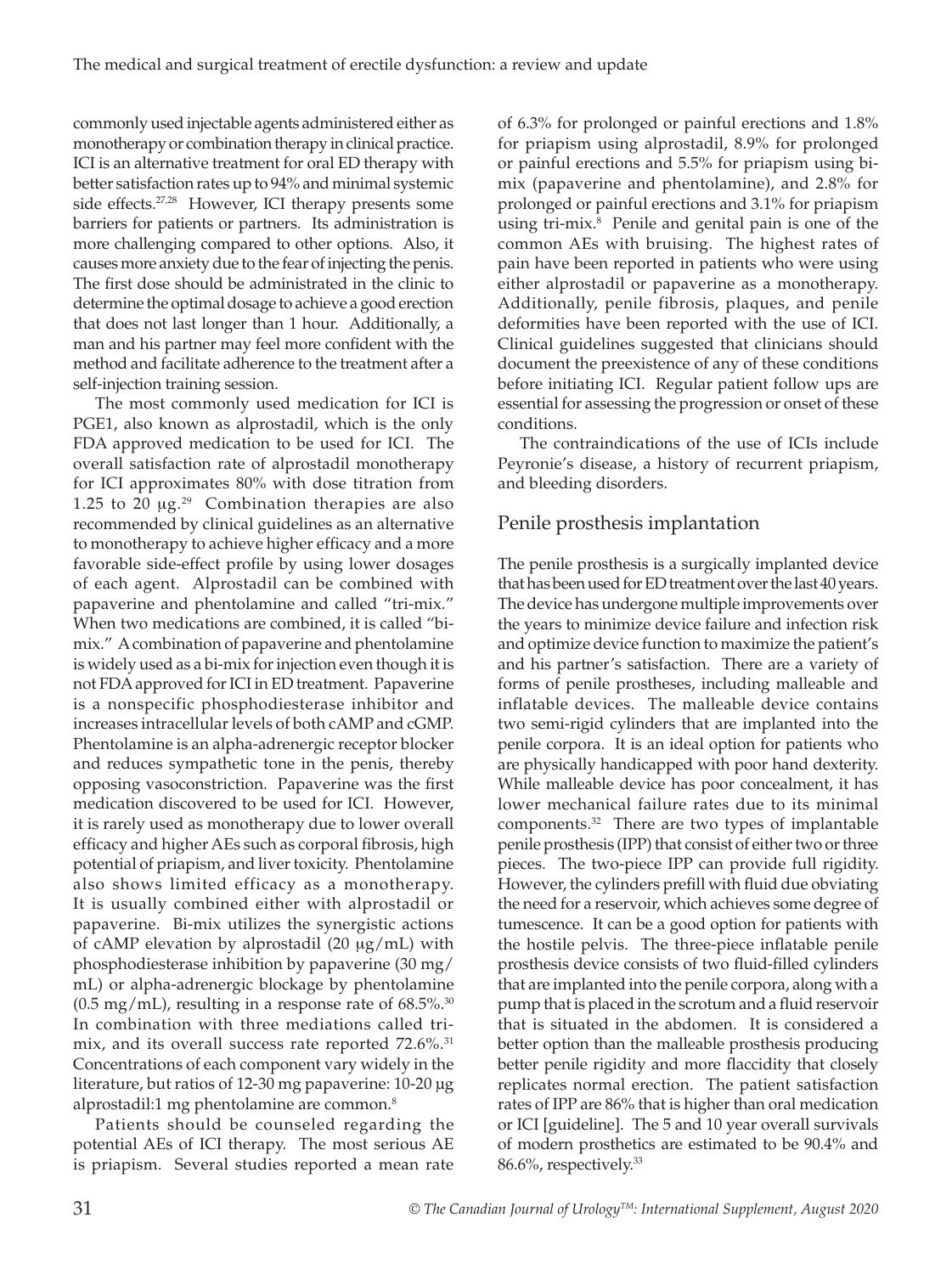Short term complications related to IPP implantation include bleeding, bruising, hematoma, wound separation, and severe pain, while long-term complications include erosion or cylinder extrusion, mechanical failure, and changes in penis length. Infection is the most serious AE, which may occur typically within the first 3 months or maybe as a late complication. It usually requires the removal of the prosthesis. However, infection rates have been reduced to 1%-2% after the development of antibiotic and hydrophilic coatings, as well as improvement in surgical techniques.34 Penile prosthetic surgery should not be performed in the presence of systemic, cutaneous, or urinary tract infections.

The penile prosthesis may be considered as a firstline therapy; however, it is typically reserved for patients who have not responded to less-invasive ED treatments. Other ED treatments after prosthesis explantation generally are not successful. Given the invasive and essentially irreversible nature of penile prosthesis implantation surgery, thorough counseling regarding short and long term postoperative expectations (including possible penile length loss associated with ED) is essential.

#### Penile vascular surgery

Penile arterial reconstruction surgery may be considered for young patients who do not have any veno-occlusive dysfunction, evidence of generalized vascular disease, or other co-morbidities that could compromise vascular integrity.8 There have been numerous controversies due to the absence of large prospective and well-controlled studies. Also, the long term success of the procedure is not well-established.

Penile arterial reconstruction surgery would potentially be beneficial to an otherwise healthy patient aged < 55 years with arteriogenic ED. Occlusion of common penile or cavernosal arteries should be documented by penile duplex Doppler ultrasound or cavernosography and selective internal pudendal arteriography.

The surgical principle of penile arterial reconstruction surgery includes an anastomosis of the inferior epigastric artery to dorsal penile arteries in an end-toside fashion or to the deep dorsal vein with additional proximal and/or distal vein ligation.35

Penile venous ligation surgery is proposed to correct veno-occlusive ED; however, long term success is unlikely achievable for the management of  $ED$ .<sup>8</sup> It is currently considered investigational due to inaccurate or deficient methods for diagnosing and correcting the relevant defect.

### Extracorporeal shock wave therapy

Extracorporeal shock wave therapy (ESWT) on penile tissue is thought to be effective. due to microtrauma that upregulates the angiogenic growth factors and activates some factors for tissue restoration and repair. In addition to angiogenesis and tissue restoration, previous animal studies reported that ESWT improves erectile function in a rat model of cavernous nerve injury by inducing nerve generation via increasing brain-derived neurotrophic factor (BDNF) expression and neuronal nitric oxide synthase (nNOS)-positive nerves and activating Schwann cells.<sup>36,37</sup>

ESWT has not been approved by the FDA and is still considered investigational. Several studies had reported its efficacy and safety in mild to moderate vasculogenic ED when PDE5i treatment failed.38-40 However, welldesigned prospective randomized clinical trials are limited in the literature. The duration of treatment efficacy, optimal treatment parameters, such as dosing frequency, energy flux density settings, and the number of shocks, and the selection of device types (linear versus focused shock wave) are not well-established.

Randomized controlled studies with larger sample sizes are needed to determine its long term efficacy and side effects using a validated and standardized protocol.

#### Intracavernosal stem cell therapy

In recent years, there has been an increase in the use of SCT for ED treatment. Currently, mesenchymal stem cells isolated from adipose tissue are the most frequently used cells in studies. These stem cells are capable of differentiating into a variety of cells, such as cavernosal smooth muscle cells, endothelial cells, or neuron cells, that can promote cell growth and survival, angiogenesis, and immunomodulation via a variety of growth factors.41-44 Previous animal studies using SCT have shown improvement in erectile function in diabetic ED, cavernosal nerve injury, and prostate radiation models.42,45,46

There are several clinical trials in small study groups that have shown promising results using SCT without significant adverse effects in diabetic and post-prostatectomy ED.<sup>47,48</sup> However, stem cells' differentiation capability as a progenitor cell presents safety concerns for the risk of malignant proliferation as well as potential immune response. In addition to these concerns, the long term efficacy of SCT is uncertain, as are the optimized source and dose of stem cells. Further randomized controlled studies are warranted with long-term follow up periods, standardized protocols, and larger study groups.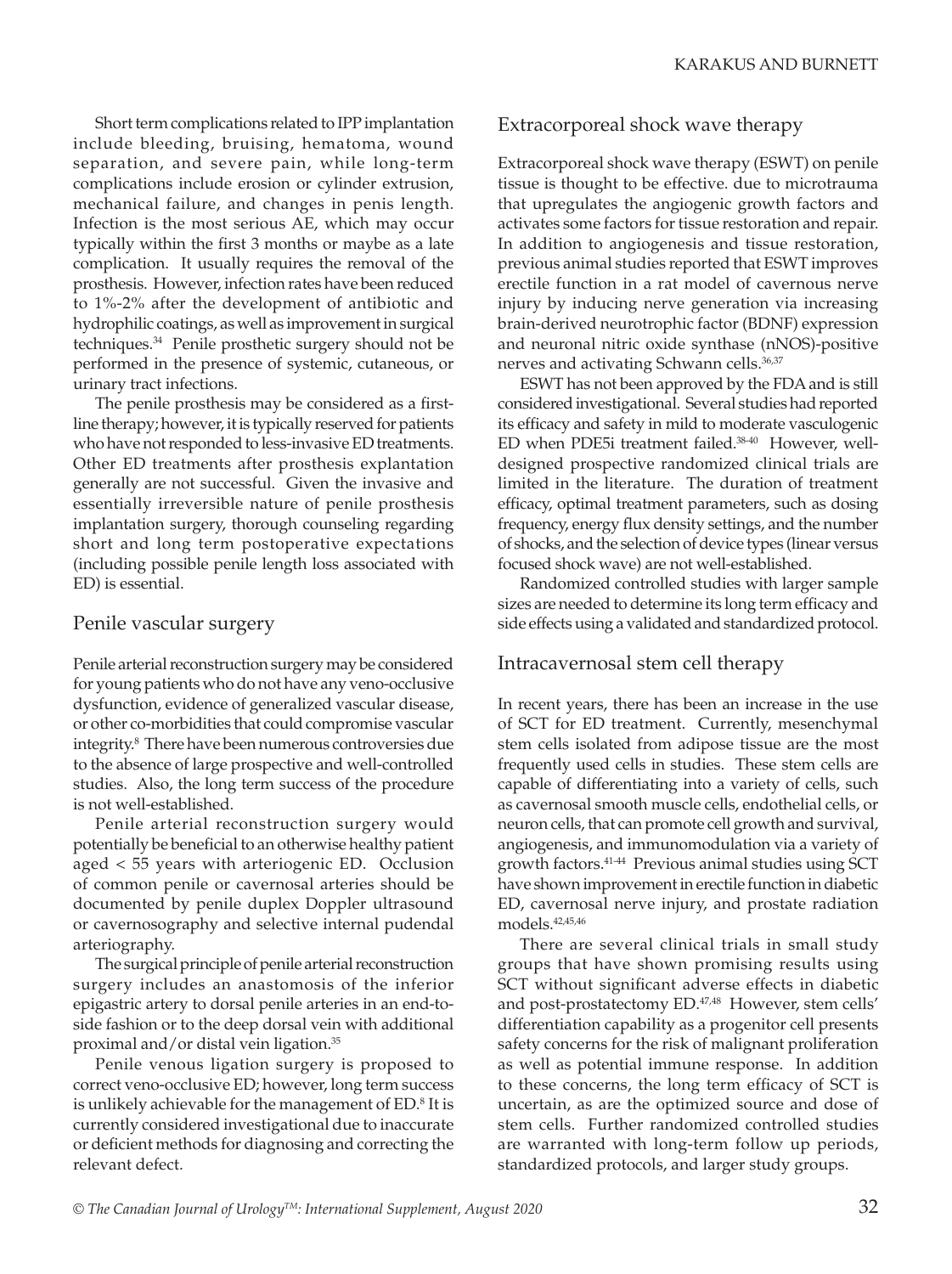# Platelet-rich plasma and other therapies

Platelet-rich plasma (PRP) is an autologous blood product that contains a high amount of platelets with various growth factors, including platelet‐derived growth factor (PDGF), insulin‐like growth factor (IGF), fibroblast growth factor (FGF) and vascular endothelial growth factor (VEGF). These growth factors have been shown to induce angiogenesis, cell regeneration, proliferation, and differentiation with stem cell migration in preclinical and clinical studies.<sup>49-53</sup> Intracavernosal injection of PRP promotes nerve regeneration and the recovery of erectile function in rodent cavernous nerve injury models.<sup>54-56</sup> However, there has been a lack of understanding of the underlying mechanism of PRP on neuroregeneration in studies using animal models of cavernous nerve injury.50,57,58

A phase 1 human trial of intracavernosal PRP in 17 patients with ED and Peyronie's disease reported no major adverse effect. In the same study, ED symptoms

were assessed in 7 men using IIEF-5 questionnaire, and IIEF scores were found to improve by an average of 4 points while there was no decline in erectile function.<sup>50</sup> However, PRP is considered an experimental treatment, and higher-quality randomized controlled studies with larger patient samples with long term follow up are needed.

## Conclusion

In clinical practice, the majority of patients with ED are placed on oral treatment with PDE5i as initial therapy. However, improving overall health with lifestyle modification and treatment of underlying comorbidities may alone enhance erectile function. The clinician should discuss all possible choices during the initial visit, regardless of its invasiveness, considering the patient's health literacy and sociocultural background. Shared decision making between clinician, patient, and partner plays a vital role in promoting treatment



**Figure 1.** Algorithm for the management principles of patient presenting with erectile disfunction.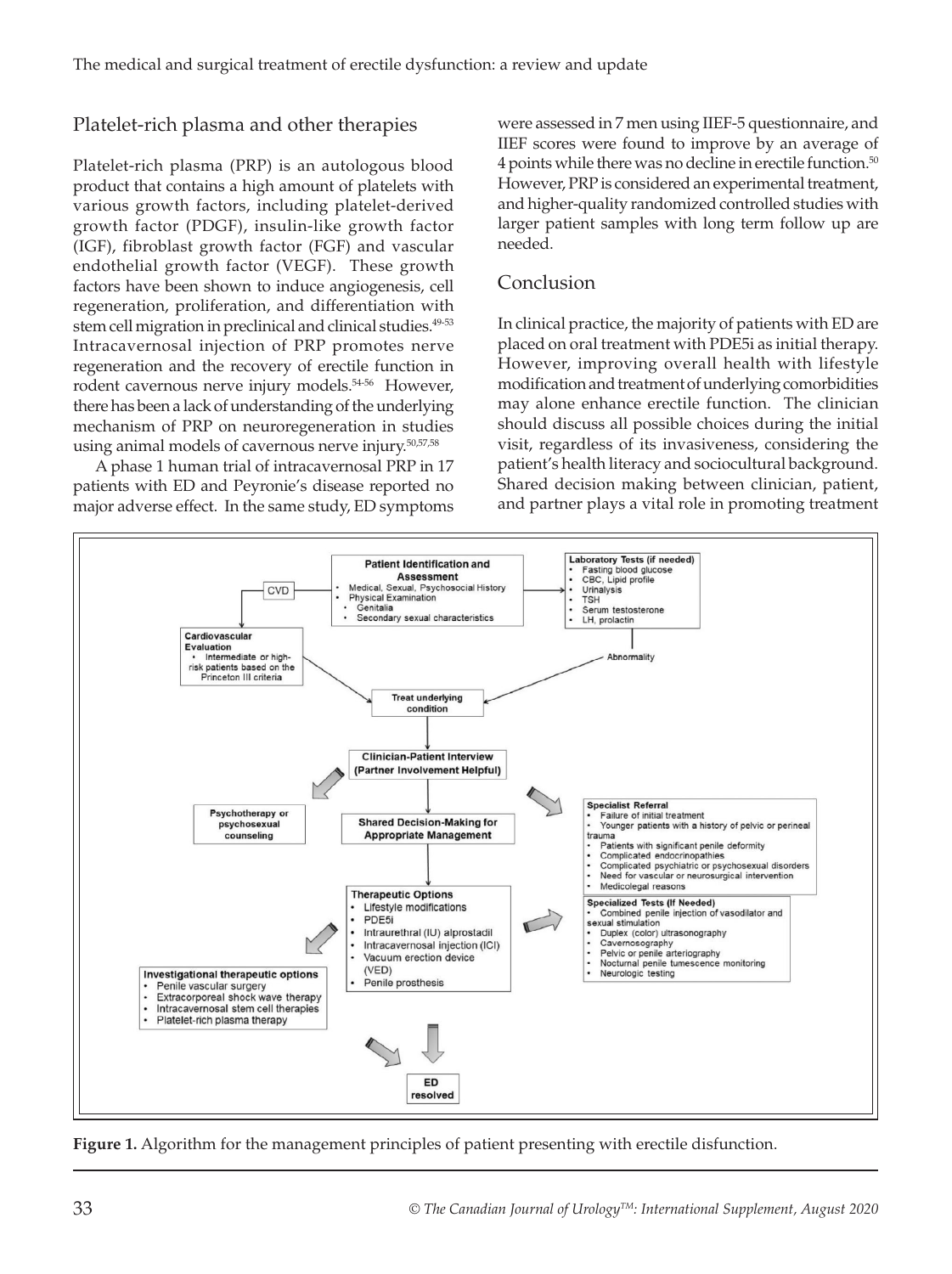adherence. Before starting PDE5i, the clinician should provide instructions to maximize benefits and efficacy. Dose titration is essential to achieve the best efficiency with minimal adverse events. Referral to mental health professionals should not be overlooked; performance anxiety and communication between partners need to be addressed to achieve full success.

Treatments such as transurethral alprostadil, ICI, or VED should be offered in case that PDE5i fails or there are contraindications to use of such medication. Inoffice injection tests should be utilized before initiating therapies like transurethral alprostadil or ICI to establish an effective dose and monitor adverse effects. In-office trials also help patients gain confidence with technique and facilitate adherence. If non-surgical options fail, penile prosthesis implantation should be discussed. The clinician should review the short and long term expectations of penile prosthesis implantation with the patient and his partner in-depth due to the irreversible consequence of surgery.

There have been many emerging therapies developed for ED treatment over the last decade. Some of these innovative and novel therapies, such as SCT, gene therapy, and PRP, may indeed replace or regenerate the endothelial, neuronal, and smooth muscle cells in the penis. However, the long term implications of these therapies are unknown. Well-designed randomized controlled studies adopting standardized protocols and including larger study populations are needed. An algorithm for the management principles of patient presenting with ED is described in Figure 1.

On another note, new pharmacologic agents targeting underlying pathophysiologies such as guanylate cyclase activators, NO donors, and RhoA/Rho-kinase inhibitors are promising therapies based on preclinical studies. Improvements in novel surgical techniques using tissue transplants and new device-based treatments such as novel drug or drug delivery systems may be implemented as ED therapies in the future.

#### **Disclosures**

Dr. Serkan Karakus has no disclosures.

Dr. Arthur L. Burnett is an investigator for Boston Scientific, Coloplast, Endo Pharmaceuticals, National Institutes of Health, and Pfizer. He is a consultant for Futura Medical, Novartis Pharmaceuticals, and Urology Times Editorial Council. He is an associate editor for International Urology and Nephrology (journal) and Andrology (journal). Boston Scientific financially supports, in part, the Sexual Medicine fellowship program in The Brady Urological Institute at Johns Hopkins in Baltimore.

#### References

- 1. Aytac IA, McKinlay JB, Krane RJ. The likely worldwide increase in erectile dysfunction between 1995 and 2025 and some possible policy consequences. *BJU Int* 1999;84(1):50-56.
- 2. Johannes CB, Araujo AB, Feldman HA, Derby CA, Kleinman KP, McKinlay JB. Incidence of erectile dysfunction in men 40 to 69 years old: longitudinal results from the Massachusetts male aging study. *J Urol* 2000;163(2):460-463.
- 3. Rosen RC, Fisher WA, Eardley I, Niederberger C, Nadel A, Sand M. The multinational men's attitudes to life events and sexuality (MALES) study: I. Prevalence of erectile dysfunction and related health concerns in the general population. *Curr Med Res Opin* 2004; 20(5):607-617.
- 4. Braun MH, Sommer F, Haupt G, Mathers MJ, Reifenrath B, Engelmann UH. Lower urinary tract symptoms and erectile dysfunction: co-morbidity or typical "aging male" symptoms? Results of the "Cologne Male Survey". *Eur Urol* 2003;44(5):588-594.
- 5. Dong JY, Zhang YH, Qin LQ. Erectile dysfunction and risk of cardiovascular disease: meta-analysis of prospective cohort studies. *J Am Coll Cardiol* 2011;58(13):1378-1385
- 6. Yang CM, Shen YC, Weng SF, Wang JJ, Tien KJ. Increased risk of dementia in patients with erectile dysfunction: a populationbased, propensity score-matched, longitudinal follow-up study. *Medicine (Baltimore)* 2015;94(24):e990.
- 7. Hodges LD, Kirby M, Solanki J, O'Donnell J, Brodie DA. The temporal relationship between erectile dysfunction and cardiovascular disease. *Int J Clin Pract* 2007;61(12):2019-2025.
- 8. Burnett AL, Nehra A, Breau RH et al. Erectile dysfunction: AUA Guideline. *J Urol* 2018;200(3):633-641.
- 9. Maiorino MI, Bellastella G, Esposito K. Lifestyle modifications and erectile dysfunction: what can be expected? *Asian J Androl* 2015;17(1):5-10.
- 10. Hatzimouratidis K, Salonia A, Adaikan G et al. Pharmacotherapy for erectile dysfunction: recommendations from the Fourth International Consultation for Sexual Medicine (ICSM 2015). *J Sex Med* 2016;13(4):465-488.
- 11. Hatzimouratidis K, Hatzichristou DG. A comparative review of the options for treatment of erectile dysfunction: which treatment for which patient? *Drugs* 2005;65(12):1621-1650.
- 12. Limoncin E, Gravina GL, Corona G et al. Erectile function recovery in men treated with phosphodiesterase type 5 inhibitor administration after bilateral nerve-sparing radical prostatectomy: A systematic review of placebo-controlled randomized trials with trial sequential analysis. *Andrology* 2017;5(5):863-872.
- 13.Yang L, Qian S, Liu L et al. Phosphodiesterase-5 inhibitors could be efficacious in the treatment of erectile dysfunction after radiotherapy for prostate cancer: A systematic review and meta-analysis. *Urol Int* 2013;90(3):339-341.
- 14. Vardi M, Nini A. Phosphodiesterase inhibitors for erectile dysfunction in patients with diabetes mellitus. *Cochrane Database Syst Rev* 2007;CD002187.
- 15. Liao X, Qiu S, Bao Y, Wang W, Yang L, Wei Q. Comparative efficacy and safety of phosphodiesterase type 5 inhibitors for erectile dysfunction in diabetic men: A Bayesian network meta-analysis of randomized controlled trials. *World J Urol* 2019;37(6):1061-1074.
- 16. Burnett AL. Molecular pharmacotherapeutic targeting of PDE5 for preservation of penile health. *J Androl* 2008;29(1):3-14.
- 17. Corona G, Razzoli E, Forti G, Maggi M. The use of phosphodiesterase 5 inhibitors with concomitant medications. *J Endocrinol Invest* 2008;31(9):799-808.
- 18. Setter SM, Iltz JL, Fincham JE, Campbell RK, Baker DE. Phosphodiesterase 5 inhibitors for erectile dysfunction. *Ann Pharmacother* 2005;39(7-8):1286-1295.
- 19. Langtry HD, Markham A. Sildenafil: a review of its use in erectile dysfunction. *Drugs* 1999;57(6):967-989.